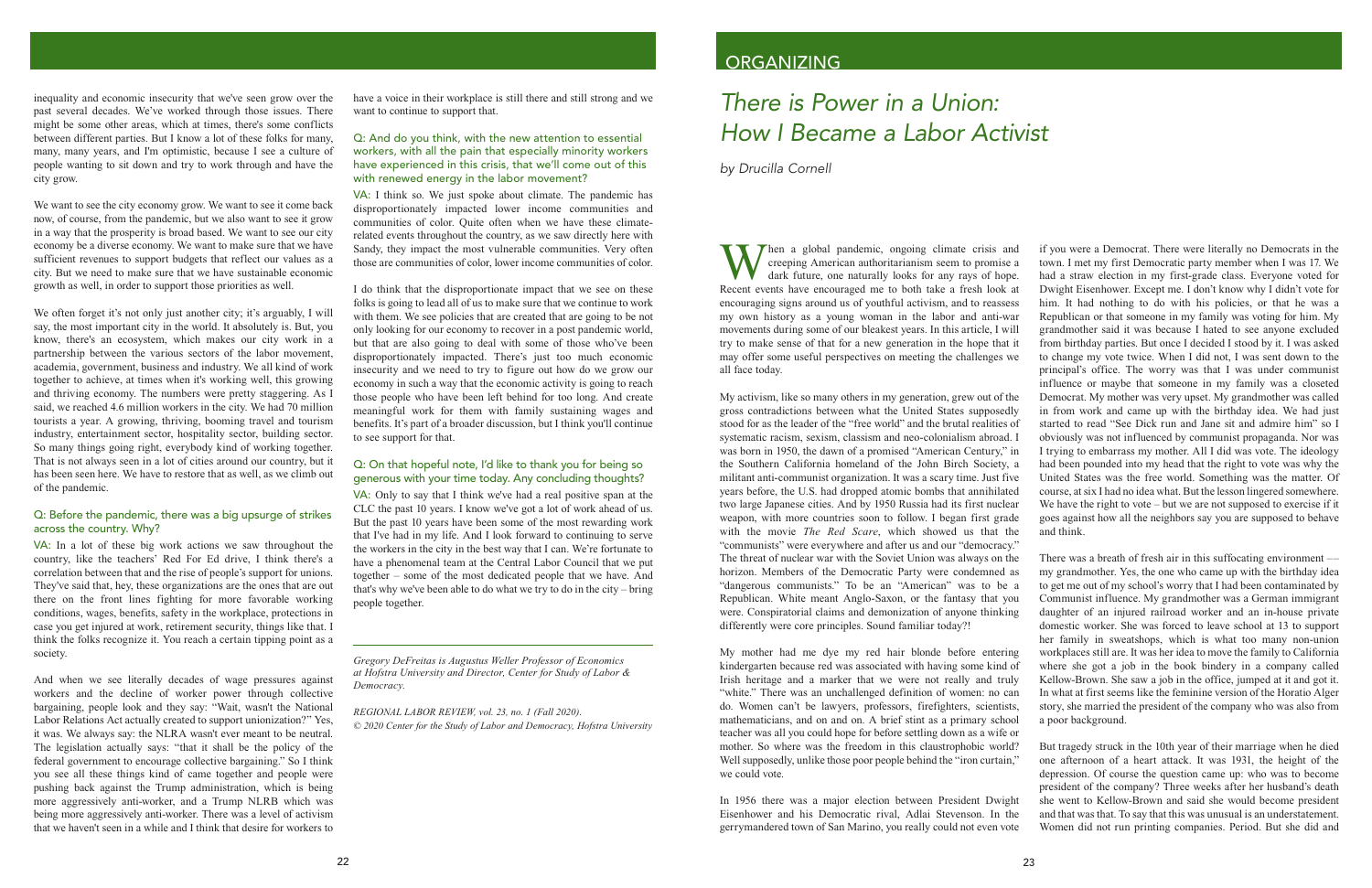was the only woman president of a printing company for the next 50 years. She understood that many would not want to work under a woman, and they could leave with no hard feelings. But anyone who stayed would not be fired or laid off. She kept that promise. So here was a woman who lived her life against "no can do," and she made it clear that I could too.

## From Rebel to Activist

Perhaps my grandmother was right. If I was guided by anything it was a vague principle of non-exclusion and a rebellion against what I saw as arbitrary authoritarianism. In the eighth grade I stopped listening to bells that directed us to change classes, running up hours of detention because I was late for every class. It was a critique that I was more than an automatic response machine. But in high school I returned to the issue of voting.

In 1954, *Brown vs Board of Education*, the ground-shattering Supreme Court case against systematic racism, challenged one of the basic Jim Crow laws – the "separate but equal" doctrine which segregated African Americans in schools at all levels of education. In declaring it unconstitutional, SCOTUS did not overturn the 1896 ruling in *Plessy vs Ferguson*, which had upheld Jim Crow segregation codes. In the U.S., the Supreme Court follows the precedent of prior courts, so how did *Brown* strike down the separate but equal legal structure without openly overturning the earlier case? What the court did instead was use sociological studies to show that separate but equal could never deliver equality to African Americans and therefore was unconstitutional. Brown was then and is now the final word on the idea that separate but equal could do anything but deliver a grotesque mimicry of what education is for African American young people.

Famously, Little Rock, Arkansas was integrated with brave African American students standing up to white hatred in the form of violent physical attacks with bottles and anything else the white mob could pick up. The National Guard was called in. But was full, long-lasting racial integration achieved? Far from it. The threat of integration became the driving force of white flight from the cities and exclusionary zoning in the suburbs. In 1964 the Civil Rights Act was passed and the next year the Voting Rights Act, a huge victory for the Freedom Riders and what became popularly known as the civil rights movement. African American activists and diverse groups of allies had over many years literally risked life and limb to finally enable everyone – whatever their race or ethnicity – to safely vote and enjoy equal rights as citizens. But the sad reality is that the Brown ruling alone could not deliver full school integration. This failure led the NAACP to call on white students to voluntarily re-register in all black local schools. I responded to their call and I tried to register at South Pasadena High School, the biggest all-black school close to my house, but my parents would not let me go. It was only in 1971 that the Supreme Court, in Swann V. Charlotte-Mecklenburg Board of *Education*, attempted to correct this failing by mandating interschool busing. This sadly was fought so bitterly by many white parents and resisted by conservative politicians throughout the

1970s that it was largely crushed as a real possibility to achieve school integration.

At 15, I volunteered to register African Americans to vote in South Pasadena. It is a myth that only in the South were African Americans denied the right to vote. Gerrymandering and outright oppression of African Americans haunted the entire country. Disenfranchisement was a national problem which was finally recognized as such with the Voting Rights Act. Tragically, our present right-wing-majority Supreme Court recently gutted key provisions of that law. Once again, we seem to be facing the hypocrisy of a country holding itself out as "free," rooted in the right to vote, while outright denying that right to African Americans.

## Anti-War and Anti-Racist Activism

I went to college in 1968 at the height of the Vietnam War, when mass student movements swept the country. Just the year before. B-movie actor and corporate pitchman Ronald Reagan was elected governor of California. As fierce in his pro-war rhetoric as he was in denouncing anti-poverty programs, Medicare "socialism," and "illegal immigrants," Reagan spent the next eight years building a platform to run for the White House and twisting the Republican Party into the hard-right plutocratic mob we see today. I first enrolled at Scripps College, then an all-women bastion in the cluster of Claremont Colleges not far from my childhood home. There, another main issue was the fight to establish a Black Studies Department, which I quickly joined. But the center of student activism in California was the UC Berkeley-Stanford nexus up north. In 1969, Governor Reagan ordered the National Guard to stamp out the Berkeley anti-war movement by occupying the city for over two weeks. In his smiling, ever-so-genial way, the Great Communicator said: "If it takes a bloodbath, let's get it over with. No more appeasement!"<sup>1</sup> The following year, my best friend and I transferred to Stanford. I left Scripps as not only a committed activist, but a Marxist as well.

By 1970, 54,900 American soldiers had died fighting in the jungles of Vietnam.<sup>2</sup> War deaths of Vietnamese, Cambodians and Laotians were estimated at 2.5 to 3.6 million. My country's air force was daily carpet-bombing the country with munitions that ultimately totaled over three times the bomb-tonnage dropped on Japan in all of World War II. And it was spraying toxic chemical defoliants across vast swaths of the rural landscape, killing crops and erasing jungle vegetation to give bombing runs clearer human targets. This ecocide was simultaneously causing long-term sickening of both the resident population and the invading armies.

Stanford, we soon learned, was up to its eyeballs in war-related research projects. Located at the Palo Alto heart of Silicon Valley, then as now its electrical engineering and business school faculty and grads built many of the dominant high-tech companies and their suppliers. Its board of trustees was packed with corporate chieftains, including major defense contractors like Lockheed. Its Applied Electronics Laboratory (AEL) relied on classified research for over one-third of its funding. A few feet off-campus in Stanford

Industrial Park, the Stanford Research Institute drew half its By that time E and I had joined a Marxist-Leninist group, funding from the Defense Department - including chemical and Venceremos, a split off from the Revolutionary Union. The split had biological weapons projects (CBW). to do with Venceremos' commitment to "third world leadership" and the primacy of anti-imperialist, anti-racist struggles. Concretely Young activist researchers at nearby Pacific Studies Center in East this meant that Venceremos was committed to defending the Black Palo Alto documented all this in impressive detail, flooding the Panther Party, which was under brutal attack including the murders campus with regular handouts that found their way into nearly of key members. If and when it was necessary, the organization was daily movement debates and planning meetings.<sup>3</sup> One in particular committed to armed self-defense of the Panthers. Of course, the sparked a dramatic acceleration of Stanford anti-war fervor. As anti-war movement always had an anti-racist component, though stronger in some parts of the student movement than others. After campus protests over Stanford Research Institute's war contracts mounted, five members of the board of trustees reluctantly agreed all it was only "gooks" being killed in Vietnam, not human beings. to speak at a large campus meeting in March 1969. Before the In Venceremos, anti-racism was built into third world leadership.

meeting, researchers found evidence that board member William Hewlett (co-founder of Hewlett-Packard) was also on the board of As part of the Stanford administration's retaliation against the antithe FMC Corporation. When Hewlett appeared with the other war movement, they targeted Professor H. Bruce Franklin, an Air trustees, an activist student asked him point-blank if it was true that Force veteran and Stanford PhD, who had gone on to become a FMC had been manufacturing nerve gas for the war. After initially denying it, Hewlett finally admitted that it had, in a plant that it faculty. But he was also an eloquent antiwar speaker and a leader sold to the government a few months earlier. Hundreds of outraged of Venceremos. Early in 1971, student researchers learned that the students poured out of the meeting and began a peaceful takeover U.S. Navy was funding an SRI project on naval attack strategy of the AEL, shutting down its classified research for nine days. (Gamut-H) at Stanford's Computer Center. On February 10th,

tenured, much-published member of the English Department Franklin joined other speakers in a public rally to support a march The movement escalated when the United Sates invaded and later there and occupation of the building. University President Richard bombed Cambodia. The war was expanding. My partner, E, and I Lyman immediately organized hearings to punish him. The only were out every night participating in the mass demonstrations and charge they could come up with was that his speech allegedly joining sit-ins during the day. The protests were against the "incited" all us apparently lemming-like Stanford students and Vietnam War, certainly, but more specifically against Stanford's staff to peacefully occupy the building. E and I offered supportive own profiteering as part of the war machine. The student movement testimony as witnesses and contacted prominent journalists to publicize the outrageous act of free speech suppression, leading to effectively shut down the university for weeks at a time. Broken windows were boarded up and anti-war slogans were spray-painted a major article by the New York Times Magazine.<sup>4</sup> Incredibly, on the right-wing think tank/retirement home in Hoover Tower. widespread protest could not keep the university administration from firing him.<sup>5</sup>

For all its inevitable shortcomings and setbacks, our student movement achieved some lasting victories. To quell the disruption Part of our political commitment, as revolutionary socialists in the and horrible national publicity, Stanford's Board of trustees was only Marxist group we could find, was to reject class- and whiteforced to sever the connection between the University and Stanford skinned privilege. In Marxist-Leninist parties, part of the way one Research Institute, after renaming it SRI. And they agreed to ban rejected enrollment in the privileged class, or bourgeoise, was to all classified research at Stanford  $-$  a ban that continues to this day. abandon that class and move into the working class. I took that mandate to reject class privilege very seriously. As my activism Then the nominally "liberal" Stanford administration retaliated. exhausted most of my waking hours, Stanford suspended me. I never went back. I decided to swap campus classes for the working class, and somehow talked myself into getting hired as a line worker at a local electronics factory called Antex.

There was a demonstration in the Stanford hospital which involved destruction of property in the creation of barricades against the police. Neither E nor I were involved in that demonstration. The student newspaper, the *Stanford Daily*, was there taking photos. The administration demanded the photos of the demonstrators who The Silicon Valley Union Movement had openly destroyed property. The newspaper refused, claiming In 1970, nearly one-third of working people in California was a freedom of the press and protection of the 4th amendment against union member. Union density was even higher in states like unlawful seizures. A lawsuit brought by the administration granted Indiana, Michigan and Washington. Nationwide, 27.8 percent of a limited search warrant only for that demonstration and for those workers still had union protections: above-average wages, benefits, caught in the act of destroying property. As I recall, the search safety measures, paid sick days, grievance procedures and a voice warrant allowed for about 10 photos. But Stanford did not follow about their work lives. Since then, the fraction of workers in the limited search warrant. Instead, it collected hundreds of photos unions has plunged by more than half. In California, density of many different demonstrations and randomly suspended over dropped from 30.5 percent then to 15.2 percent today, as it has 100 students. I was one of those suspended. dropped to 10.3 percent nationwide.<sup>6</sup> How can this be, when public opinion polls show that a rising share of American adults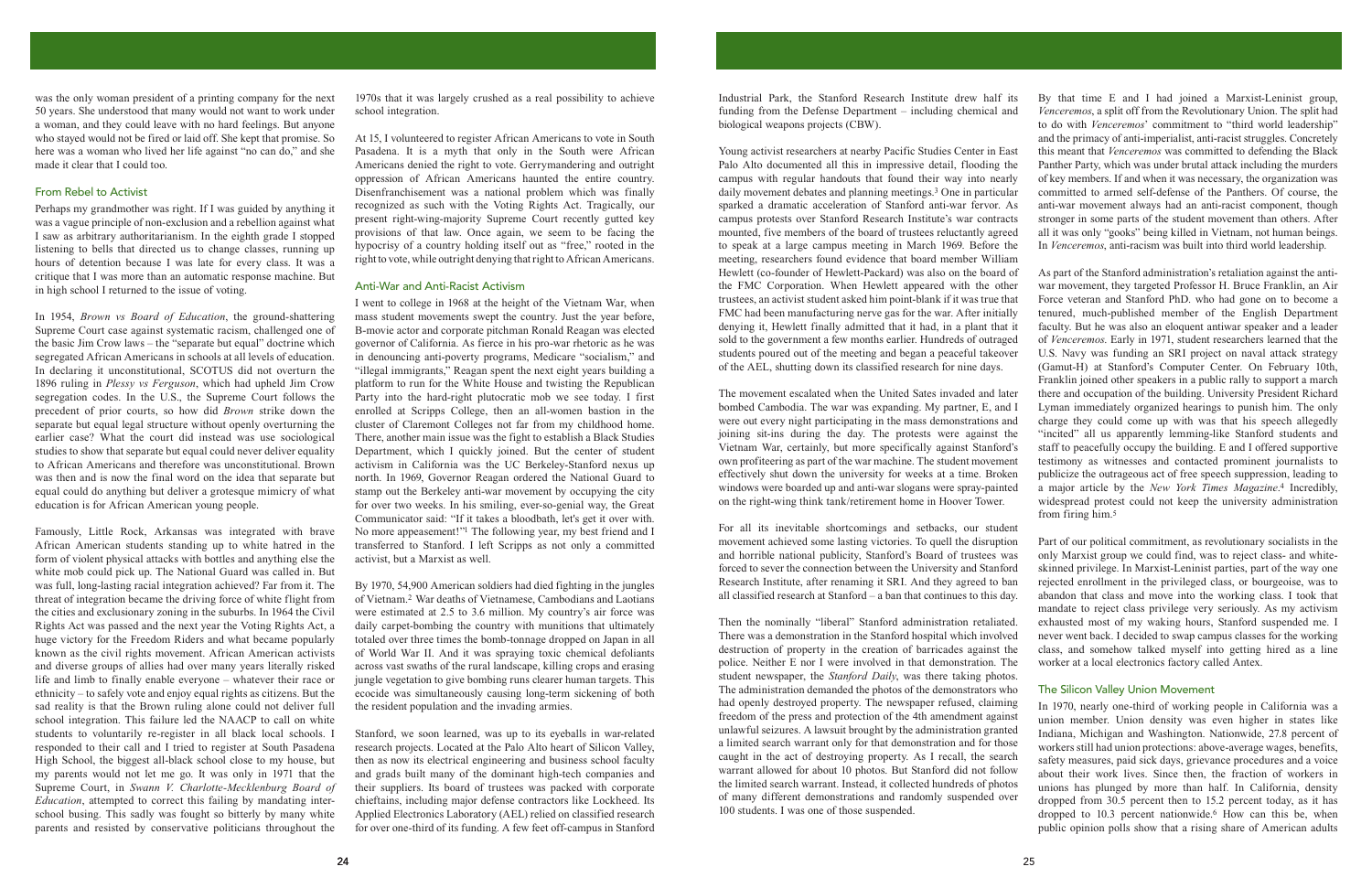are pro-union  $-$  two-thirds according to the latest Gallup Poll? Growing research evidence points to two, uniquely American forces: relentless attacks on worker power by right-wing, phonypopulist politicians and by sophisticated corporate union busters.<sup>7</sup>

As Silicon Valley has produced ever more corporate giants competing for tech riches, a long-running source of elite unity there has been the antipathy to labor rights. Behind the modern, windowless façade of many of its electronics suppliers like Antex was no shining, antiseptic work palace of pampered techies. It was instead part of a network of resolutely non-union sweatshops that produced their billions in profits before production of electronics moved offshore to an even more exploited workforce overseas.

Mine is a story of a time when workers still had many more rights under the National Labor Relations Act – the pro-union law signed by FDR in 1935 amidst the great industrial sit-in strikes. The workforce of Antex was almost entirely made up of women of color, many undocumented immigrants. There was also a strong African American presence, but only a handful of white women. All the workers were women, said to be favored for their so-called nimble fingers. Their desperate willingness to accept poverty wages to try to support their families may also have had something to do with it. There was no lunchroom. No vending machines. We had a half-hour lunch. The only restaurant close to the factory was a McDonalds with a drive-through. It was a rush to pick up the food, let alone eat it. We had one five-minute break. There were no benefits. No sick leave and certainly nothing so grand as maternity leave. It was the embodiment of a sweatshop.

I worked the swing shift from 4 p.m. to midnight. The white women worked in what was called the "acid room," where our job was to transform raw materials to electronically conductive parts for computers. We worked without protective clothing. The fumes in the room were horrible. Breathing was extremely difficult. Eyes watered, coughing came with breathing. There were frequent fires. We put them out the old-fashioned way by beating back the flames with whatever we could find. We finally demanded a fire extinguisher. It was nightmarish to work in that room. The vast majority of the workers were dye sorters. Dye sorting involves sorting microscopic particles by color with a microscope. Eye damage was a serious danger and we were to find out later that, because of the threat to the eyes, dye sorters were supposed to have a break every hour to rest their eyes. Of course, the managers did not allow that.

I became close with another worker on the swing shift, P, who worked one of the machines. She had several friends and family working on our shift as well as the day and graveyard shifts. We agreed to form a group to discuss what we could do to fight back against the dangerous conditions in the factory. The group was largely African American women and the core of this group remained leaders throughout the union-organizing struggle. Here is where the story becomes dated. We decided that our best option was to file a complaint with OSHA, listing all of what we saw as health and safety violations.

The Occupational Safety and Health Administration Act (OSHA) was passed by a Democratic-majority Congress and signed into law in 1970 by President Richard Nixon. It was a new agency and very active, with a number of idealistic young people signing up to work as agents in the field. We filed our complaint anonymously, which is crucial to this process. Within two days of the complaint, two agents showed up unannounced. Agents sometimes made surprise visits without a complaint being filed, and of course given the anonymity the company was not told who filed the complaint or even that a complaint had been filed. OSHA still exists but is terribly underfunded and is unrecognizable as the agency it once was in 1973. The undermining of the effectiveness of OSHA is part of a long story of the brutal attacks on workers' rights in this country. More on that later.

We were thrilled when OSHA filed over a hundred violations against the company and gave them a month to correct them. I will never forget the day when those of us in the acid room were given protective clothing. The dye sorters were given their breaks mandated by law. The factory had been filthy, infested with bugs and sometimes mice. The company's solution was to get a cat, which some of us named Jerry, but this was way too much work for one cat. Lunch was extended by 15 minutes. It was still a sweatshop, but we had won this huge battle with the help of committed OSHA agents.

Soon after the victory with OSHA, my suspension from Stanford was overturned with all the rest of the suspended students due to the violation of the limited search warrant of the student newspaper. Professor Anthony Amsterdam, a constitutional litigator and then a professor at NYU, represented the class for free and our suspensions were wiped off our records. Again, this dates the story because Amsterdam, a brilliant and generous constitutional lawyer, was working with a very different 4th amendment. The U.S. Constitution, since 9/11 and the passage of the Patriot Act, has been significantly weakened. Random searches are the name of the game now to protect "our security." I had only a few units to complete to graduate but was way too wrapped up in the struggle at Antex to return to school.

It is often said that oppression breeds resistance, but in my experience it is *empowerment*. We felt empowered whenever we looked at the new safety protections. There were no unions in Silicon Valley, which probably helps explain the number of billionaires that are splashed on the pages of newspapers. But we decided to be the first, with the hope that other workers would follow our example. There were now nine of us in our group which included the original five members and two Latinas who had joined. We declared ourselves a union-organizing committee and approached the United Auto Workers. They enthusiastically agreed to support us. A UAW staff organizer was assigned to us.

We began the arduous process of getting union cards signed. Some of the workers who did not have papers were afraid of signing union cards because of the fear of deportation. We encouraged them to come to the on-site meetings. At that time once a union

drive was announced, the employer had to allow meetings on the staff organizers to help with the next steps of the union drive. We grounds of the company and give workers paid time to attend. We were thrilled. UAW had a strike fund which was dispersed to had three such meetings, which were extremely well-attended. striking workers to help with their expenses. Few unions have such After all, why not take time off of work with pay to hear about the funds now. union? None of us were experienced public speakers, so we rotated. I was so nervous, I collapsed into a folding chair but kept The next morning P and I went with leaflets to call on the day speaking anyway. In order to file for an election one third of the workers to join us. Late that night, we went to the graveyard shift workers have to sign union cards. We had over 50%. Of course the with the same message. The UAW filed a number of unfair labor on-site meetings helped us get the word out that we had a union practices, including P's and my firings and general intimidation of backing us. Again this dates the story. On-site meetings as a the workers. They also filed for an expedited election. We went matter of law have long since been lost. It is a huge loss. from being a wildcat strike to a legitimate union strike against unfair labor practices. But we had only weeks to convince the The UAW announced to the company that they were filing for an workers to vote for the union and to keep up the strike and the election. Two days later, P was fired for no good reason, supposedly company shut down. Normally an NLRB agent would investigate for insubordination. She refused to leave the premises on the basis the charges of unfair labor practices to see if there is enough

that she was being illegally fired because of her union activism. Word got around to me about what was happening to P and I charged to the bosses' office. I was promptly fired for insubordination as well. I also refused to leave the premises. The police were called in to arrest us for trespassing. We ran to the ladies' room to put our heads together about what to do next. The police started calling for us to come out. We decided the only thing to do was strike. P said she would try to hold the police off with the only weapon on hand, used pads and tampons, and when she saw a chance she would run into the production area and announce the strike. It worked. The police backed off, at least for a time. I climbed out the window to announce to the workers in building B that we were on strike. One of the workers turned off the main electrical switch. The building fell dark and quiet. I think many of us were almost in awe of our power. And then we all began to cheer. We poured out and all of us marched to building A where P had also



at the sundial, Columbia University, June 18, 1975. Photo credit: Columbia Daily Spectator Archives.

which would help us in the negotiations.

called the strike. No one stayed inside. We were jubilant. We told the police that we were on strike and it E and I owned a used telephone truck. Some on the organizing was our right to picket the premises. We were legally right. In 1973 committee stayed at our house in part for safety in numbers so we the right to strike really meant something. could join the picket line together. Things got scary and several of us received death threats. Solidarity helped us bolster our courage. The next step was to call the UAW representative. A spontaneous My partner E always joined the picket line. We worked 24/7 to strike is known as a wildcat strike. We wanted the UAW to back keep the strike going. The day of the election came. As expected, us. I drove to a pay phone and called the union to tell them we were some workers were too scared to show up, but enough did so the now on strike because P and I were fired for our union activism. election could go forward. And we won by a significant margin, Our union representative arrived with the hour. We did not have signs, but we kept singing and chanting until he arrived. So far, the strike only included the swing shift. That night several of us slept We showed up for negotiations a few days after our victory. P and at my apartment that I shared with E. By the morning the UAW I were elected to the negotiation committee. Our UAW had agreed to back the strike and hired P and myself as temporary representative was with us. What did we find? The company had

had another problem. We knew that workers without papers had been threatened with deportation, so they were unwilling to speak to a government agent.

evidence to hold a formal hearing. We

In 1973, working for the National Labor Relations board was a good option for a progressive lawyer. Our lawyer was amazing. He agreed to meet with as many of the workers as possible who had been threatened with deportation. We met in a deserted street and he agreed to be blindfolded. He listened closely to their stories. We could only mobilize a handful of workers, but he decided they were convincing and that they showed a pattern of discrimination that justified an expedited election. To put even more pressure on the bosses, we had my partner apply for a job as a dye sorter. He was of course turned down because he did not have "nimble fingers," so we filed a gender discrimination suit under Title 7 of the Civil Rights Act.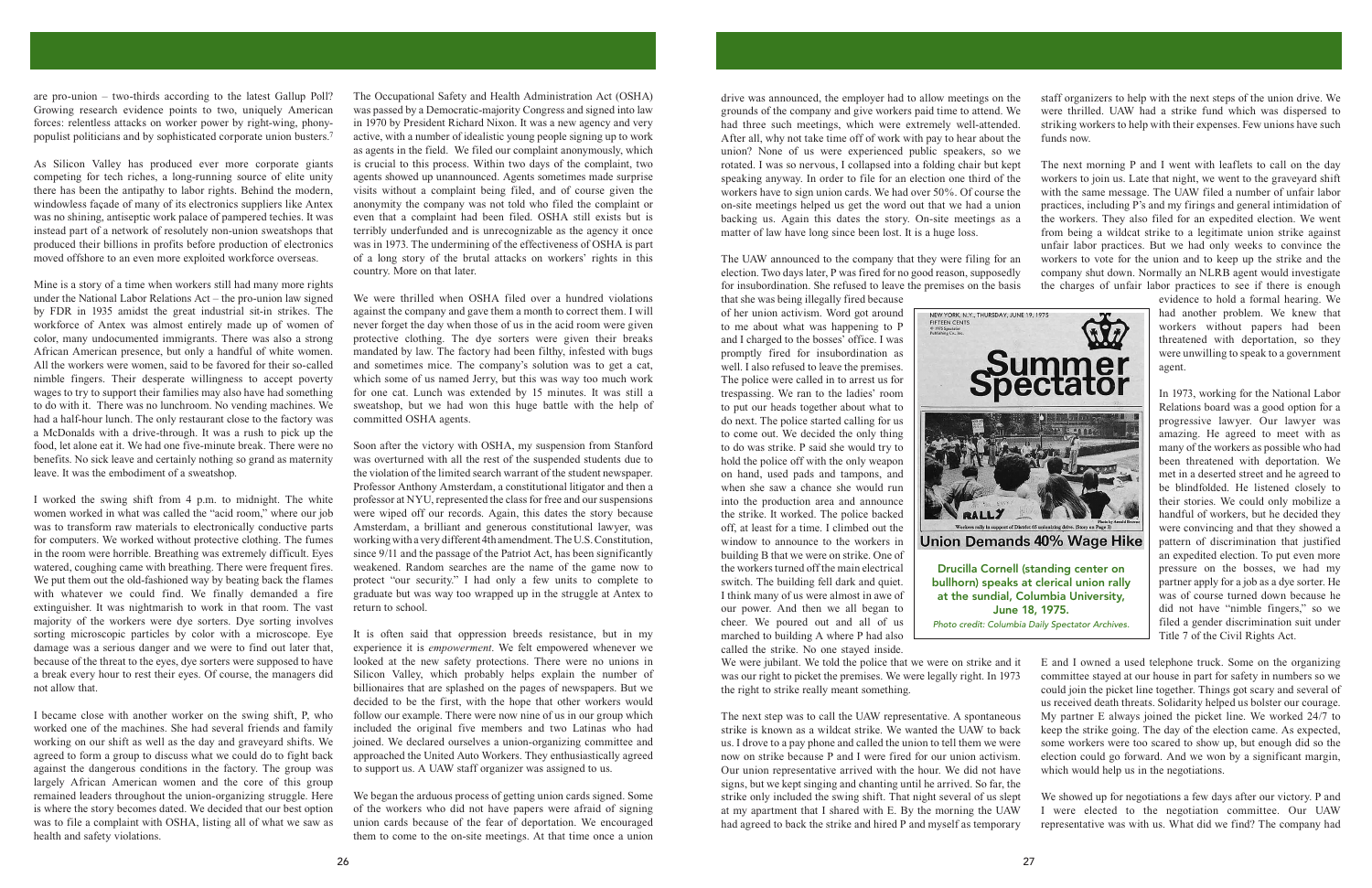closed down and moved. We had no idea where the company had gone. The rumor was South Korea. We were shocked and horrified. Yes, demoralized. The company had found new "fields" of cheaper labor. We now take it for granted that all our fancy electronic toys are outsourced to other countries, but in 1973 that was not the case. We lost a battle. But the experience of fighting side by side through thick and thin all the while creating new forms of solidarity changed me forever and I like to think it did so for many of the others who participated. That kind of collective action is not just a memory you carry in your head. The experience of pouring out of the factory together, feeling our own power to shut down the factory, living and fighting day in and day out on the picket line was lived as a new way of being human together. That staved with me.

### Union Organizing at Columbia

It was not surprising then that, when E and I moved to New York in 1973. I quickly got involved in the clerical union movement that had taken off in the city, as well as other parts of the country.<sup>8</sup>  $E$ had the misfortune of a birthday that drew a low number in the draft lottery, then passed the army physical with flying colors. Next stop: Vietnam! But he applied for and was granted conscientious objector status. He then had to work two years of community service. After that he enrolled in economics graduate school at Columbia University. I was hired at Columbia as a phone operator. The union drive of the clerical workers at Columbia was already in full swing. One of the phone operators, M, asked me if I wanted to attend a union meeting and of course I said ves. We both became active, signing up clerical workers for the union including the operators that worked with us. The union was District 65 which at that time was independent. Only later did District 65 merge with UAW. Our union activities were pretty well known which we felt would protect us, a naive presupposition no doubt. But I was used to being fully backed by the union and thought that strong union support would keep Columbia-a university, not a sweat shop—from violating the law. Wrong!

M was called in and fired first. In our "employment-at-will" system, bosses always have no shortage of excuses for firing a worker. I went in to witness M's firing under one of the employment rules of the university. I was promptly fired, and our boss made a mistake. She announced that I was going to be next anyway as the other "troublemaker." We refused to leave, encouraging the other operators to walk out with us. We were old fashioned phone operators so if we walked out no one could call into the university, a pretty big inconvenience. Our boss called the security guards who were already unionized and refused to remove us. At some point our boss called the higher-ups in the university. The police were called and we were escorted off campus. We promptly took the train to the union office, then located in Astor Place in the West Village. The union agreed that we had a strong case, particularly given our boss's language, and filed a complaint with the NLRB. This time we had to endure a formal hearing. The main role of the anti-union lawyer is to discredit the integrity and trustworthiness of the worker. Both M and I were on the stand for hours with petty details about our lives being supposedly used against our credibility. It took about ten months to win at the level of the Board's regional office. The university appealed to the National Board and although it took well over a year, we won again.

Now we had a formal judgement that our firings were unfair labor practices. We met with other union supporters on the steps of Lowe Library and marched triumphantly to the employment office. Instead of being rehired, the police were called and we were arrested for trespassing. We were in shock—the National Board had demanded our rehiring as a matter of law! How could we be arrested?

That was when we learned that the NLRB has no independent enforcement power. What does that mean concretely? The employer does not have to take any legal action against a judgment by the NLRB because the NLRB cannot enforce its own judgment. The Board has to take the order up through the federal courts to get an order of enforcement. In this case it went up to the Supreme Court which denied jurisdiction, which meant that the order of the National Board stood and we were rehired. Eight years had passed. M and I were both rehired. M had completed her nursing training and I had become a law professor. We decided not to return to our jobs as phone operators. It took ten years for the clerical workers to get Columbia to sign a contract, but they did. Ours was one of the first of many unfair labor practices committed by the university. But after years and years of a bitter fight, the clerical workers won. They finally not only won the union election, but they also successfully negotiated a contract. Ten years after my firing I was asked to return to the steps of Lowe Library to celebrate their victory. I was thrilled to do so.

## **NYC Clerical Organizing**

After our "arrest" by Columbia University, the police let us go once we got to the police station. We went on to pursue other jobs. M returned to nursing school and I was hired as a junior staff organizer for District 65. Of course, we had our NLRB case to deal with in the first years after our firing. M and I formed a consciousness-raising group that met in her apartment in the South Bronx twice a month. By this time we both considered ourselves feminists. The rising up of clerical workers—then an almost allfemale workforce——was seen by many including me as part of the women's movement. It was an exciting time with many clerical workers beginning union drives in their workplaces. As a staff organizer I was no longer inside the workplace with them. Still, I was sent to union meetings and particularly to negotiations with senior organizers.

One of the huge victories for the union was the successful union election at Metropolitan Life, one of the country's biggest life insurance corporations. The company refused to negotiate seriously, using every trick to avoid serious discussion of the workers' demands. Employers and lawyers then learned these tricks often in anti-union or union-busting seminars. E and I signed up for one of those seminars, obviously under other International Brotherhood of Electrical Workers (IBEW). There personas. We were both horrified by the explicit lessons on how to were only three of us in the office. Still we decided to be daring break the law and get away with it. The negotiations came to a and open several union drives at once in one industrial park standstill. The Metropolitan Life workers bravely went on strike. in Hackensack. Workers in electrical factories were more skilled The strike dragged on week after week. There was a strike fund and as a result less afraid of being fired, at least in 1976. We but it was less than UAW and there were 5 or 6 times as many worked around the clock but actually won three elections in 6 months. It was a heady time. Negotiations started, but just as workers as there were at Antex. The president of the union, David Livingston, decided District 65 could no longer sustain the strike. negotiations were opening after the election victories, the I had been on the picket lines almost every day and attended Teamsters showed up. negotiation meetings. The workers held a meeting voting to The Teamsters were once a proud leader in the union movement, but by 1976 they were said to be largely controlled by the mafia.

continue the strike. They were determined to hold out against the company's stonewalling. One of the sticking points was over paid maternity leave. The company refused to budge. Company owners were offered sweetheart contracts, in which the bosses pay the Teamsters to get rid of the legitimate union by promising the workers paradise, but deliver nothing. We stayed in The union called a meeting and made it clear that they could no longer fund the strike and that some basic benefits had been won as long as we could. I was out leafletting every day to convince the including a limited maternity policy. I knew that not to be the case. workers that we were the real union. Teamster thugs were always I raised my hand. I was sitting in the front row with some of the there to threaten us. I kept it up for weeks. The two thugs constantly other organizers. I told the workers that it was true that the union slashed my tires and I regularly got death threats of one sort or was running out of resources to sustain the strike, but it was not another. I approached my Teamster "brothers" and asked them to true that any maternity policy of any kind was in the draft act in solidarity with the workers, even though they were women contract. I had been profoundly influenced by the great workers. They needed a union that had been elected and sweetheart revolutionary Rosa Luxemburg and it seemed to be against contracts were an insult to working class solidarity. One of the everything she had taught to outright lie to the workers. The next thugs said, and I'm paraphrasing, "Are you from another planet?" I day David Livingston fired me for refusing to do what I was told did not convince either one to stop their endless attempts to attack to do. me as a representative of the UE. I did learn how to change tires. But we were a poor union and the workers either sadly believed the I went back to the Metropolitan Life picket line and told them I empty promises of the Teamsters or they were too intimidated by would no longer be participating in their union drive because I had the Teamsters' presence, and we lost our shops. It was a hard defeat to accept.

been fired by David Livingston. The next day workers from Metropolitan Life and other workers unionizing with District 65 threw up a picket line around the union office on Astor Place! They were relentless. Three days of picketing led David Livingston can open up. I had accepted my fate. They did not.

I realize that what I have written here is as much about defeats as it to rehire me. The solidarity of the workers, many of whom were in is about victories. It is also about a time a half-century ago when dire straits because of the long strike, showed me once again how workers had substantially more rights than they do now. We still solidarity changes how we live together and what possibilities we had a National Labor Relations Act that had not been steadily dematerialized to a ghost of itself. The systematic effort by Ronald Reagan and his big business pals to break the unions and attack Organizing in Hackensack with UE workers' rights on both federal and state levels had not even begun. I stayed at District 65 for another 6 months after I was rehired. The But as I have written, those struggles stayed with me as the promise that we will always fight again. Think now of the impressive momentum of the clerical movement began to die down because of the brutal oppression against unionizing by the employers in uprisings of Black Lives Matter, LGBTO and #MeToo activists. New York City. I decided to return to industrial organizing. Survey after survey show that today's young people are the Hackensack was still a thriving industrial city in 1976. Electronic generation most committed to racial and gender equality, climate manufacturing was mainly more conventional electrical equipment. sustainability and labor rights. Students have fought their I wanted to see the lay of the land and worked in several factories universities to support campus unions and to form new ones. Most as a welder before being hired by United Electrical Workers. UE recently, high-tech, gig and cultural workers have turned to was famous for its radical political policies and was notorious for unionization and won. And even the tech giants around my old its past associations with the U.S. Communist Party (CP). college town in Silicon Valley are now facing mounting union pressures.<sup>9</sup> If I have learned anything from my own life of activism Welding was the most skilled job I ever had in a factory. Once it is the timeless truism: as long as there is injustice, the struggle hired at the UE office in Patterson, New Jersey, we began to will continue!

strategize as to how to proceed. UE had long been the victim of 1950s-style red baiting, which lost it a lot of its membership to the

## Conclusion

29